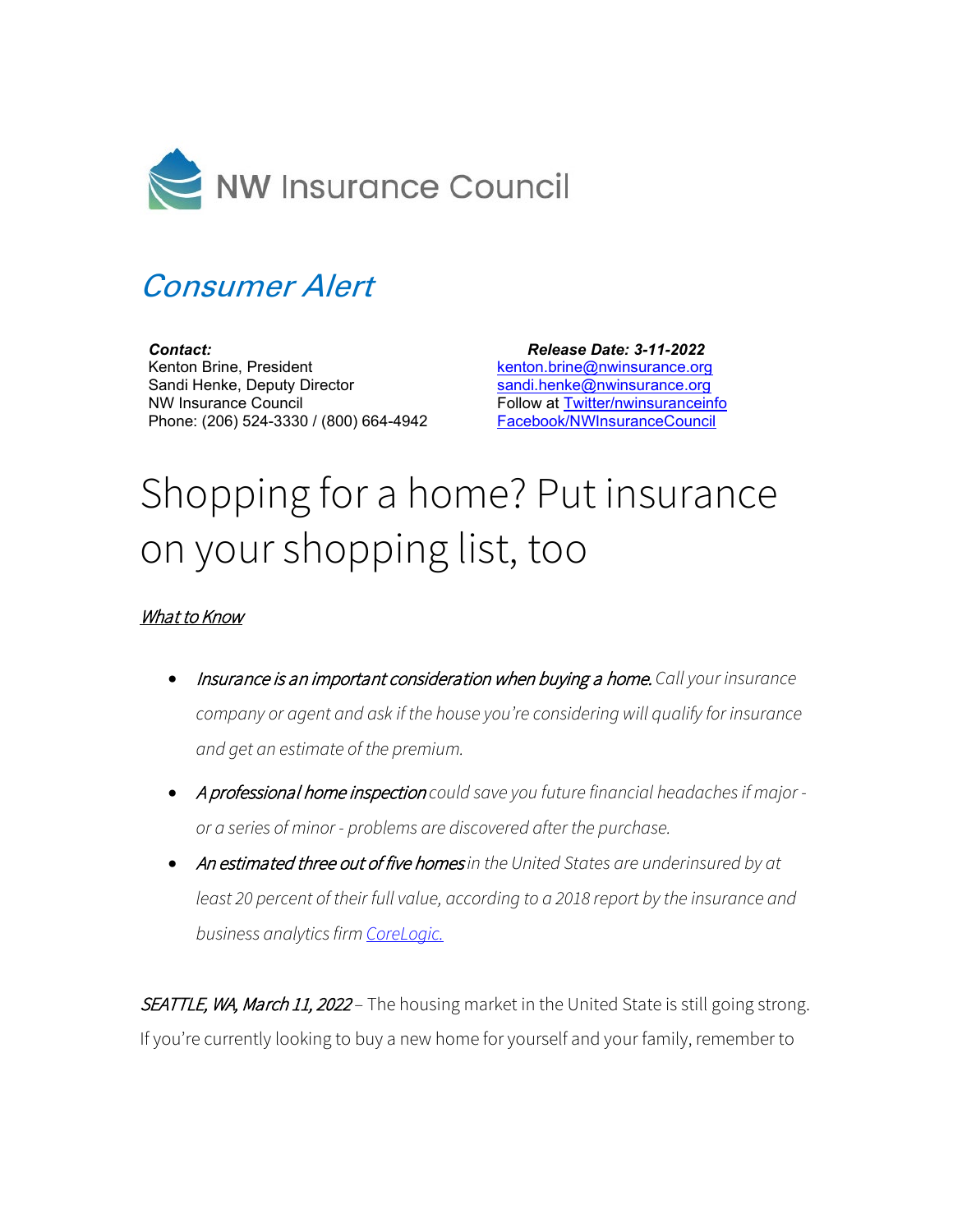evaluate the insurance needs and costs at the same time you compare prices, locations and property taxes for your dream home.

"For most of us, our home is the single biggest investment we'll make in our lifetimes, so it is important to evaluate carefully, spend wisely and be adequately insured," said Kenton Brine, NW Insurance Council president. "It's a great idea to talk with your insurance company or a professional insurance agent as you consider a home purchase – whether it is your first home or your dream home."

In hot NW real estate markets, some buyers have offered to waive the home inspection. While that is legal and can make the buyer's offer more attractive to the seller, it is a risk the buyer may later regret. A professional home inspection could save you future financial headaches if major - or a series of minor - problems are discovered after the purchase. Termites or other bugs? Hidden or painted-over water damage? Electrical or plumbing issues? Waiving the inspection could leave the buyer paying out-of-pocket for costly repairs.

Your insurance company or lender may require a home inspection as well to make sure the property is insurable and a reliable lending investment.

Some insurance companies use home inspections by their own inspectors or agents as part of the underwriting process to determine what premiums to set for a new home. A few things an insurance company will look for include the age of the home, the electrical and plumbing system, the roof and possible areas of liability.

A well-maintained home that addresses both safety risks and security (smoke and burglar alarms, for example) may qualify for discounts. A house with a host of safety and security threats, however, will likely have higher premiums.

The NW Insurance Council and the **Insurance Information Institute** recommend you consider the following as you shop for a home: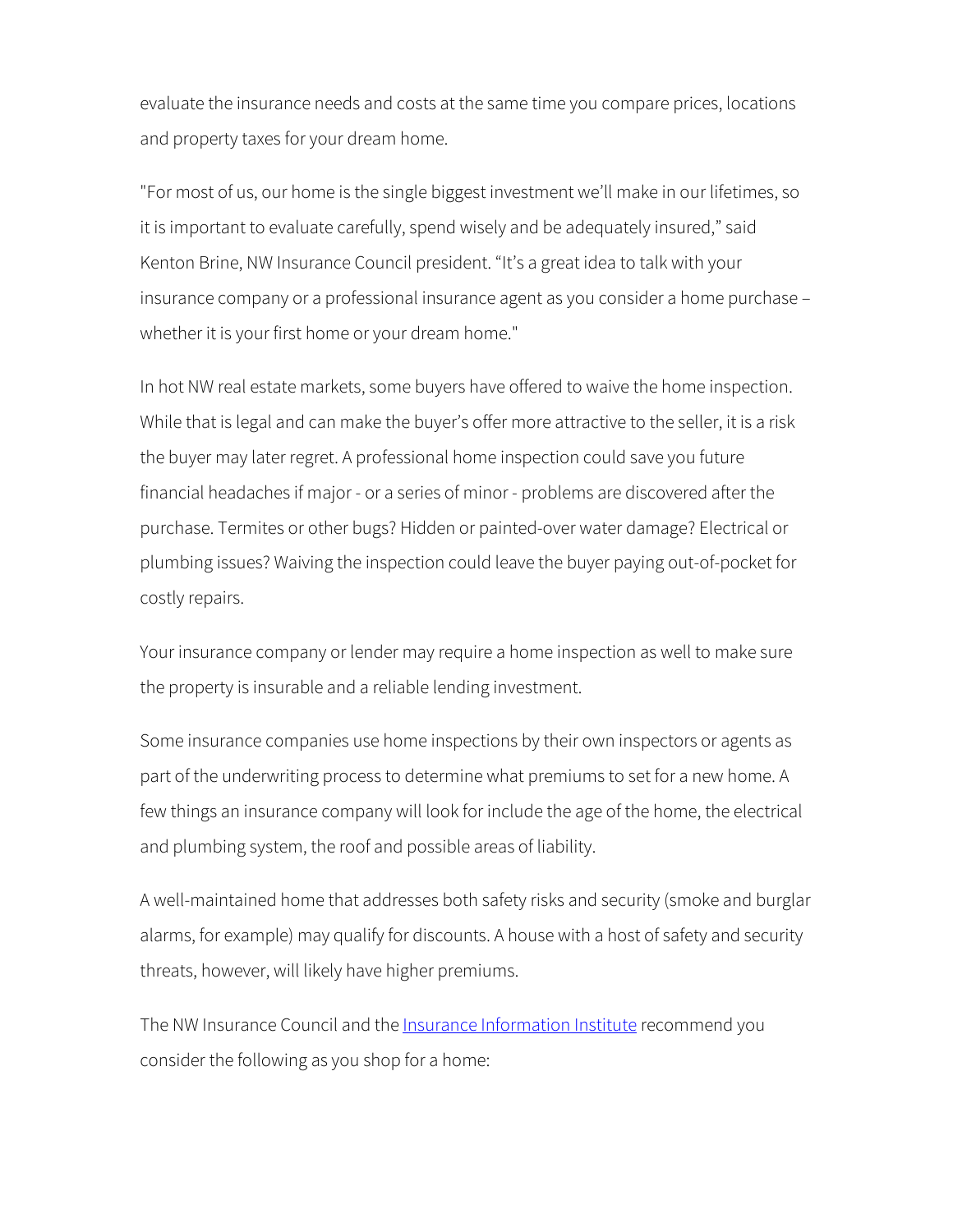- Request Loss History Reports Request a Comprehensive Loss Underwriting Exchange [\(C.L.U.E.\)](https://personalreports.lexisnexis.com/fact_act_disclosure.jsp) report or an [A-PLUS](https://www.verisk.com/insurance/products/a-plus-personal-lines-loss-history-solutions/) property report. If a Homeowners Insurance claim was filed in the past three to five years, the loss history report will show the nature of the claim and you can make sure proper repairs have been made.
- Get the house inspected before buying A few examples of what an inspector should check include the general condition of the home (especially the roof and foundation); water damage and bug infestations; the electrical and plumbing systems, septic tank and water heater; where potential problems could develop; and past problems that have been repaired. An inspector also should give suggestions on upgrades or replacements.
- Call your insurance company or agent Ask if the house you're considering will qualify for insurance and get an estimate of the premium. Also, go ahead and ask for estimates on more than one house. Insurance is an important consideration when buying a home.
- Ask your insurance company or agent about "full replacement cost coverage" to make sure your estimate for coverage accurately reflects what your premium will be to replace the home and its contents if it is a total loss.
- Check your credit Make sure you[r credit history](https://www.nwinsurance.org/asset/5ef10055bb06e) is accurate. Strong credit can help you obtai[n competitive insurance rates.](https://www.iii.org/article/background-on-credit-scoring)
- Know the age of the home Some older houses have expensive features such as hardwood floors, custom finishes and ceiling moldings. These features are more expensive to replace and should be included in your homeowners policy to be sure you have enough coverage to replace features damaged or destroyed in a covered loss.